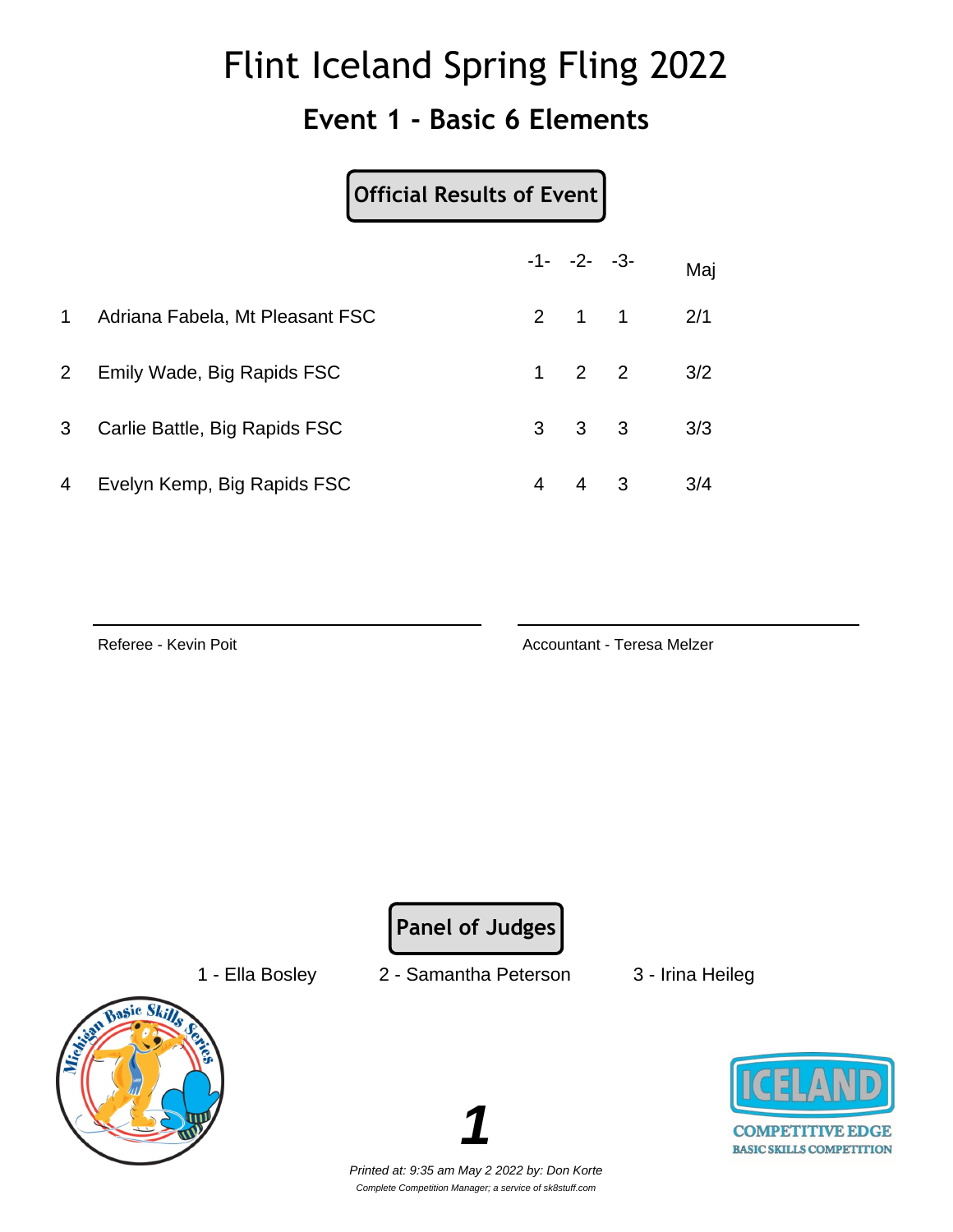#### **Event 2 - Basic 3 Elements**

|                | Official Results of Event                          |   |                         |     |  |  |
|----------------|----------------------------------------------------|---|-------------------------|-----|--|--|
|                |                                                    |   | $-1 - -2 - -3$          | Maj |  |  |
|                | Madalyn George, Iceland Competitive Edge FSC 1 2 1 |   |                         | 2/1 |  |  |
| 2 <sup>1</sup> | Merida Keys, Bowling Green SC                      |   | $2 \quad 1 \quad 2$     | 3/2 |  |  |
| 3              | Kendall Kadro, FSC of Birmingham Mi                | 3 | $\overline{\mathbf{3}}$ | 3/3 |  |  |

Referee - Kevin Poit **Accountant - Teresa Melzer** Accountant - Teresa Melzer

**Panel of Judges**

- 
- 1 Ella Bosley 2 Samantha Peterson 3 Irina Heileg
	-





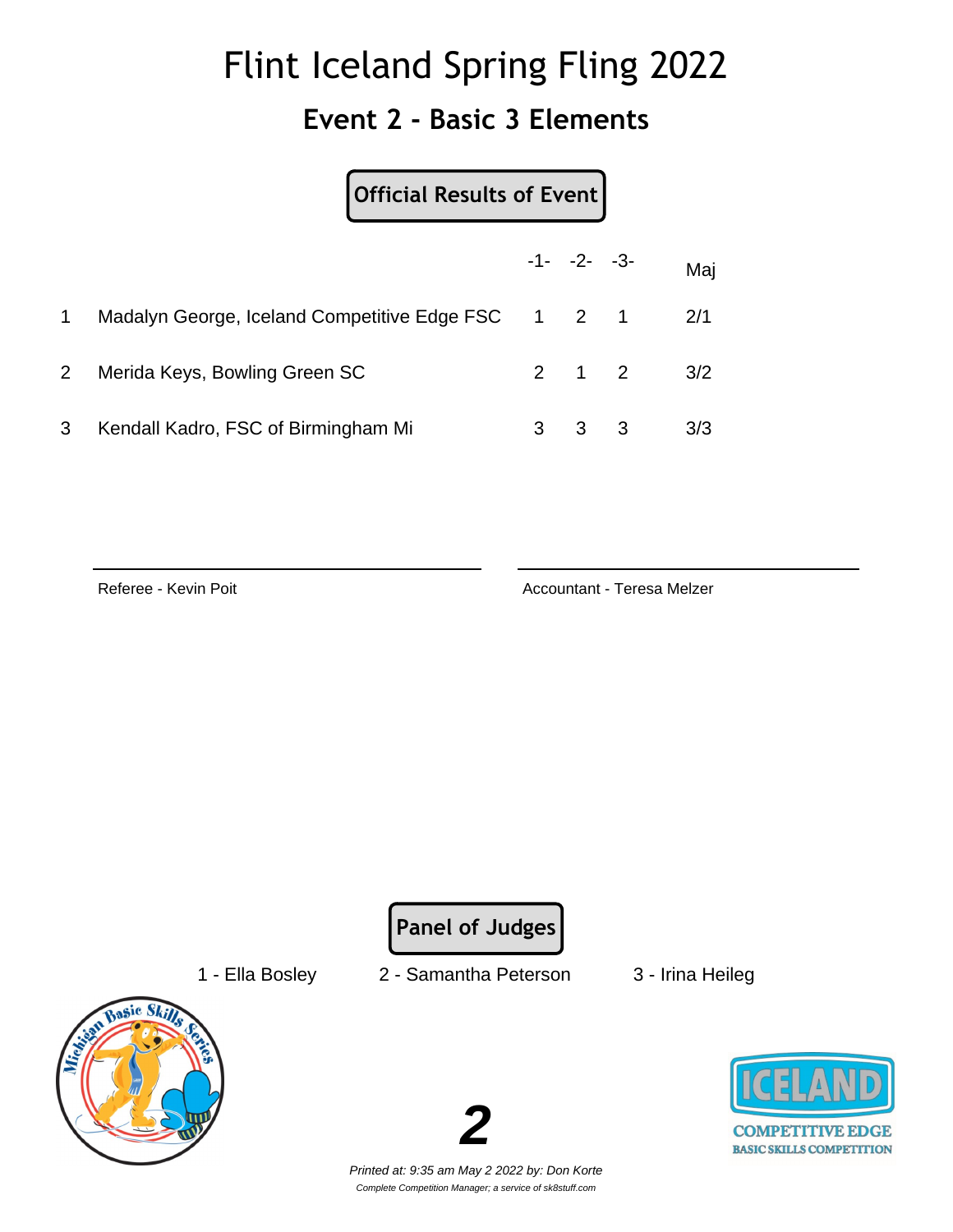### **Event 3 - Basic 4 Elements**

|                |                                             | Official Results of Event |                     |                         |     |
|----------------|---------------------------------------------|---------------------------|---------------------|-------------------------|-----|
|                |                                             |                           | $-1 - -2 - -3$      |                         | Maj |
| 1              | Natalia Sholl, Iceland Competitive Edge FSC |                           | $1 \quad 1 \quad 1$ |                         | 3/1 |
| $\overline{2}$ | Mukund Sadasivan, FSC of Birmingham Mi      |                           | $2 \quad 3 \quad 2$ |                         | 2/2 |
| 3              | Paityn Gruesbeck, Sk8 Bay FSC               | 3                         | 2                   | $\overline{\mathbf{3}}$ | 3/3 |

Referee - Kevin Poit **Accountant - Teresa Melzer** Accountant - Teresa Melzer

**Panel of Judges**

- 
- 1 Ella Bosley 2 Samantha Peterson 3 Irina Heileg
	-





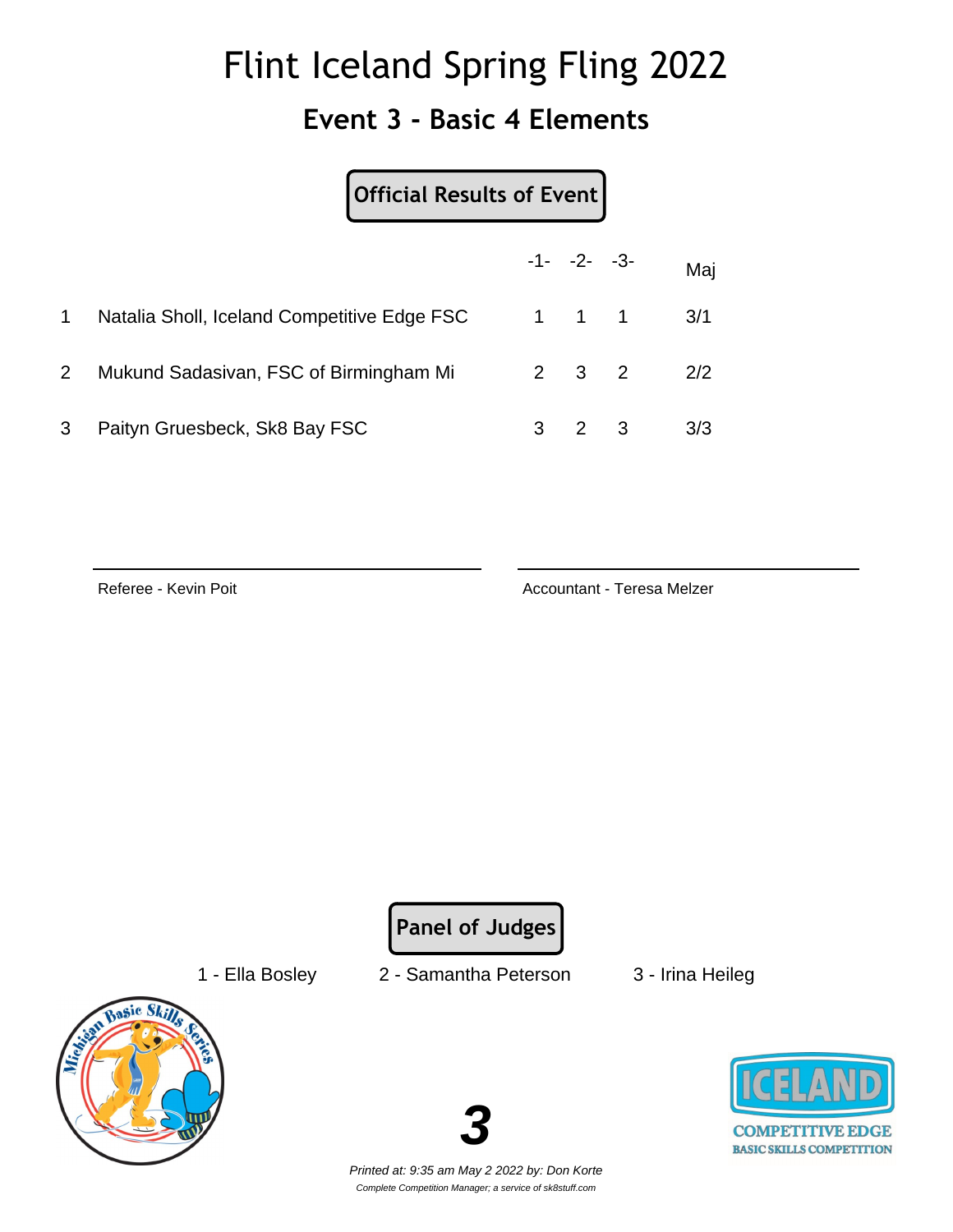#### **Event 4 - Basic 2 Elements Grp A**

#### **Official Results of Event**

|    |                                            | $-1 - -2 - -3$ |                     | Mai           |
|----|--------------------------------------------|----------------|---------------------|---------------|
|    | Arlee Kneuss, Iceland Competitive Edge FSC |                | $1 \quad 3 \quad 2$ | 2/2 TIE       |
| 1. | Andi Olah, Iceland Competitive Edge FSC    |                |                     | 3 2 1 2/2 TIE |
| 1  | Eloise Lynch, St Clair Shores FSC          |                | $2 \quad 1 \quad 3$ | $2/2$ TIE     |

Referee - Kevin Poit **Accountant - Teresa Melzer** Accountant - Teresa Melzer

**Panel of Judges**

- 
- 1 Ella Bosley 2 Samantha Peterson 3 Irina Heileg
	-







Printed at: 9:35 am May 2 2022 by: Don Korte Complete Competition Manager; a service of sk8stuff.com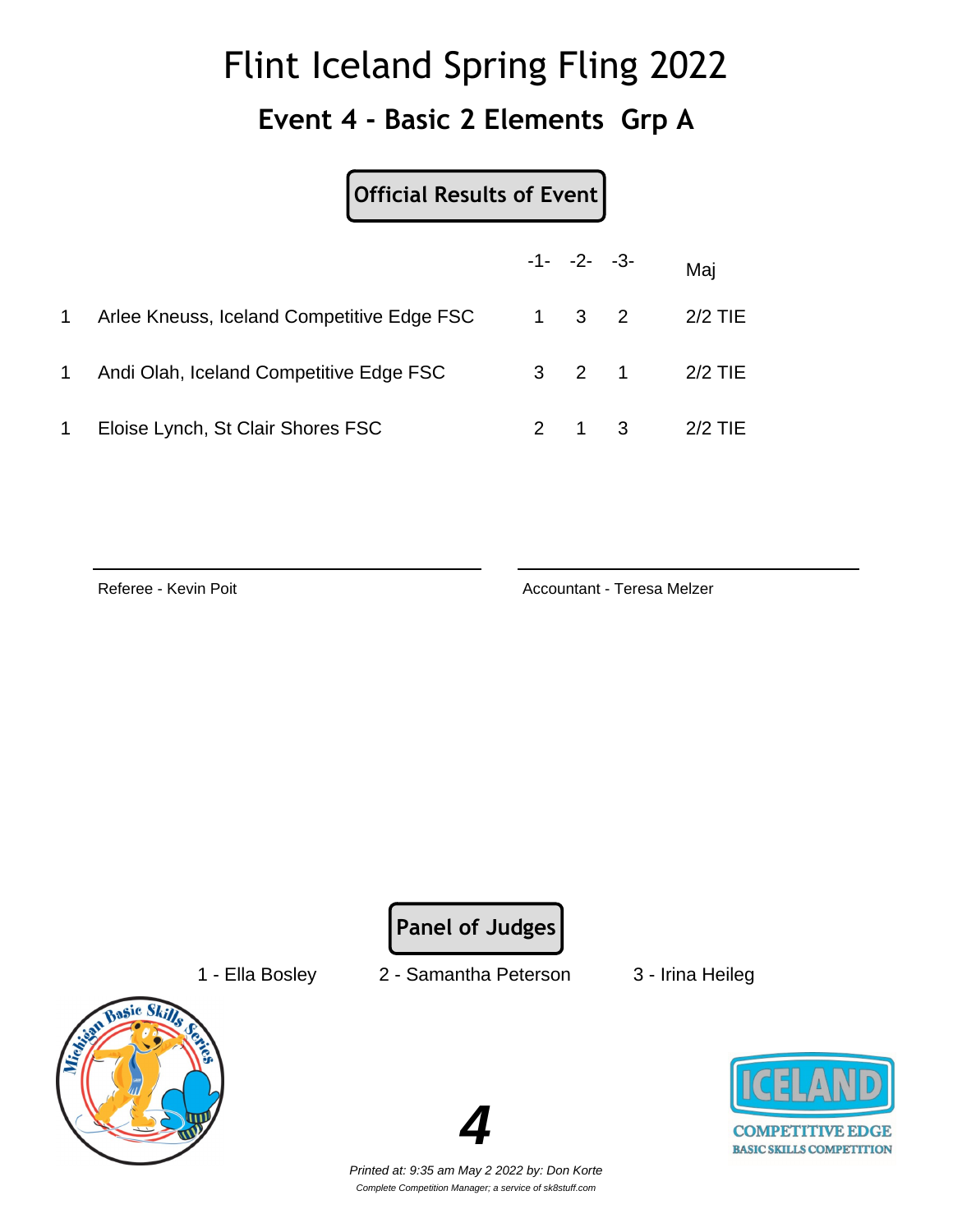#### **Event 5 - Basic 2 Elements Grp B**

**Official Results of Event**

|              |                                                 |   | $-1 - -2 - -3$      | Maj |
|--------------|-------------------------------------------------|---|---------------------|-----|
| $\mathbf 1$  | Savannah Kneuss, Iceland Competitive Edge FSC 1 |   | $1 \quad 1$         | 3/1 |
| $\mathbf{2}$ | Valerie Mayer, Iceland Competitive Edge FSC     |   | $3 \quad 2 \quad 2$ | 2/2 |
| 3            | Olivia Goldfarb, Port Huron FSC                 |   | $2 \quad 3 \quad 3$ | 3/3 |
| 4            | Paisley Perfitt, Big Rapids FSC                 | 4 | 4 4                 | 3/4 |

Referee - Kevin Poit **Accountant - Teresa Melzer** Accountant - Teresa Melzer

**Panel of Judges**

- 
- 1 Ella Bosley 2 Samantha Peterson 3 Irina Heileg
	-





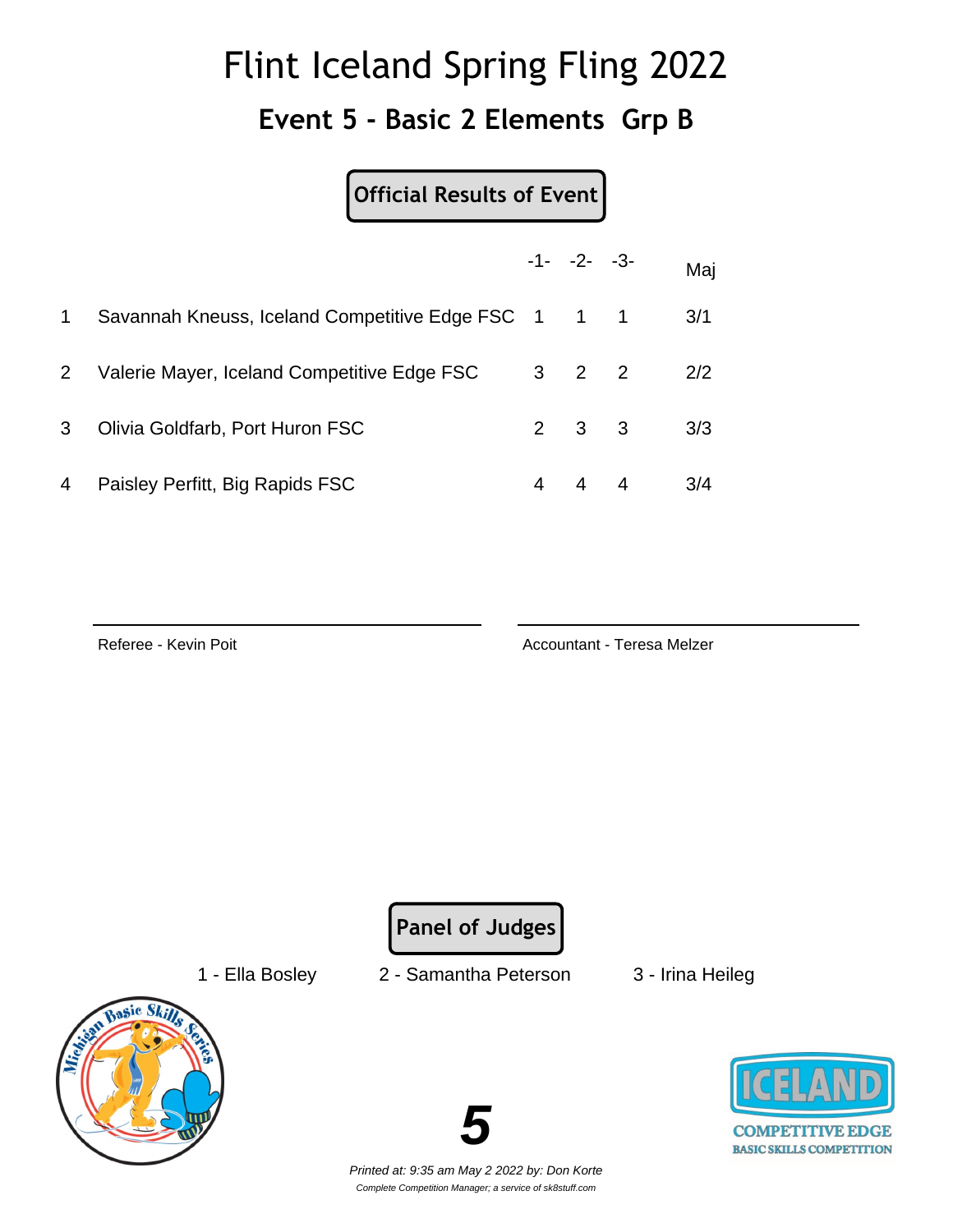#### **Event 6 - Snowplow Sam Elements**

**Official Results of Event**

|                |                                                      | $-1 - -2 - -3$      | Maj |
|----------------|------------------------------------------------------|---------------------|-----|
|                | Georgie Desselle, Iceland Competitive Edge FSC 1 1 1 |                     | 3/1 |
| 2 <sup>1</sup> | Rosemary Itauma, Mt Pleasant FSC                     | $2 \quad 2 \quad 2$ | 3/2 |
| 3              | Rylee Lyon, Iceland Competitive Edge FSC             | $3 \quad 3 \quad 3$ | 3/3 |

Referee - Ella Bosley **Accountant - Teresa Melzer** Accountant - Teresa Melzer

**Panel of Judges**

1 - Samantha Peterson 2 - Irina Heileg 3 - Kevin Poit





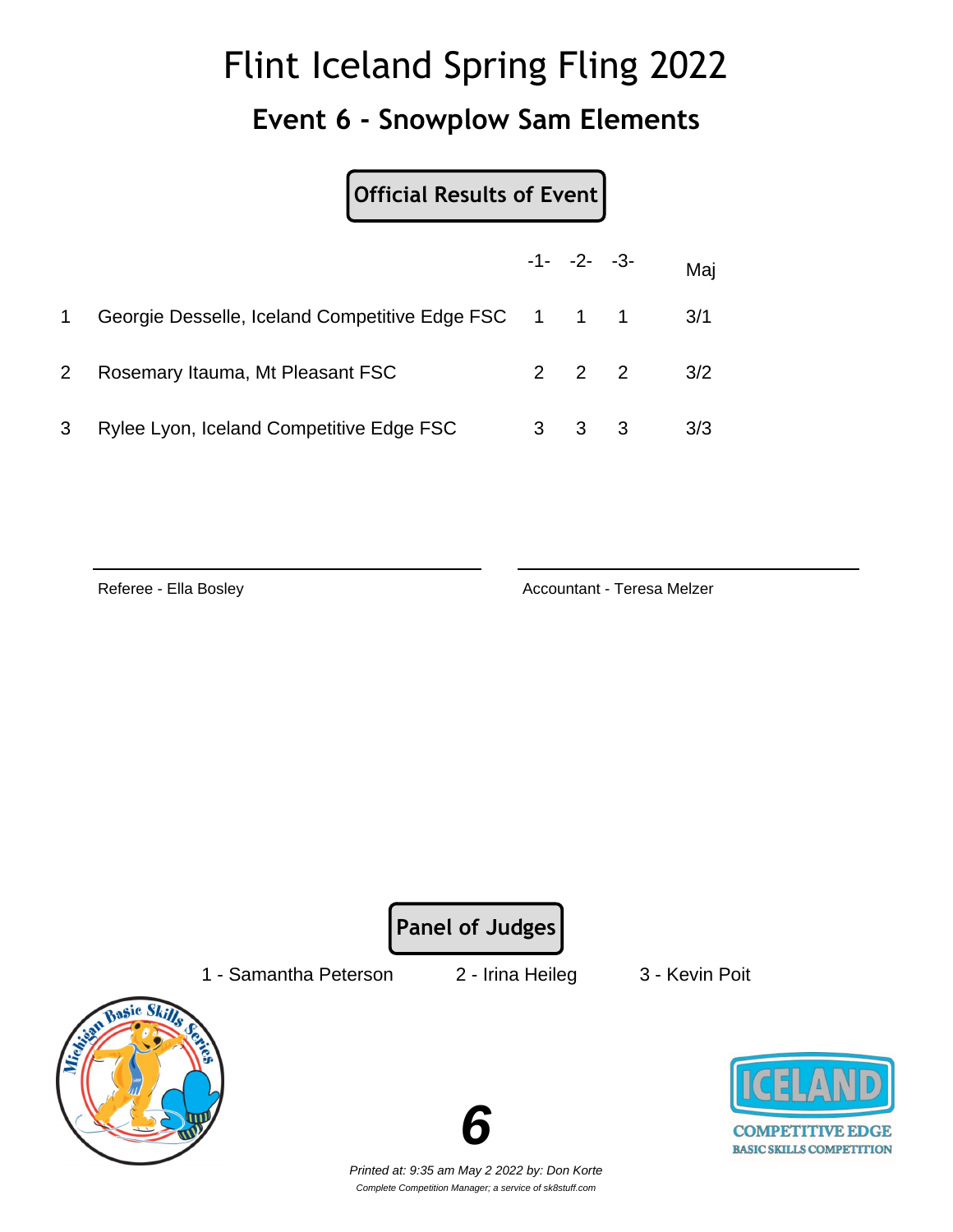### **Event 7 - Basic 5 Elements**

| Official Results of Event           |                |                     |     |
|-------------------------------------|----------------|---------------------|-----|
|                                     | $-1 - -2 - -3$ |                     | Maj |
| Isabella Lobsinger, Mt Pleasant FSC |                | $1 \quad 1 \quad 1$ | 3/1 |

Referee - Kevin Poit **Accountant - Teresa Melzer** Accountant - Teresa Melzer

**Panel of Judges**



- 1 Ella Bosley 2 Samantha Peterson 3 Hannelore Murphy
	-





Printed at: 9:35 am May 2 2022 by: Don Korte Complete Competition Manager; a service of sk8stuff.com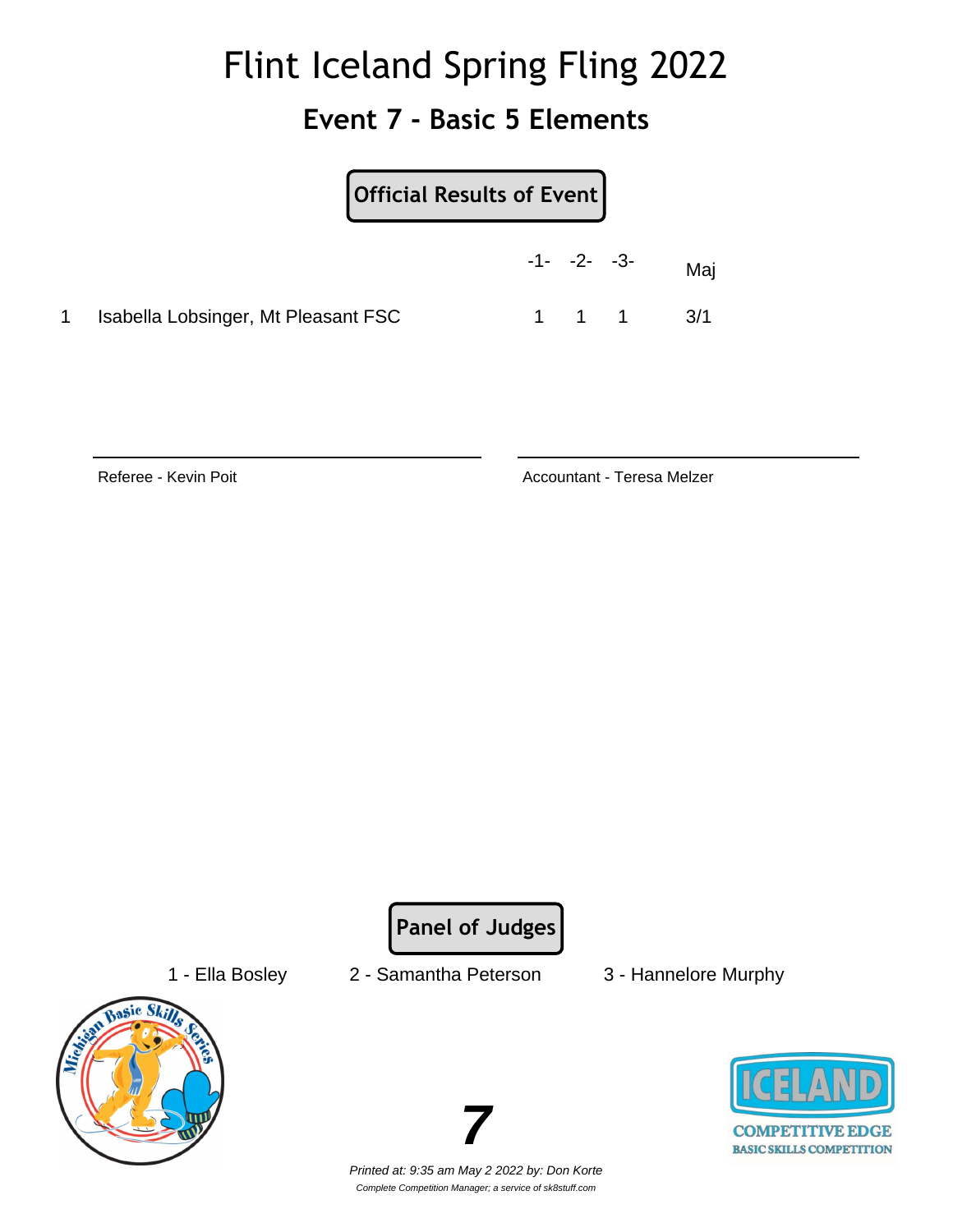### **Event 8 - Basic 1 Elements**

| $[$ Official Results of Event $]$         |                |  |                               |
|-------------------------------------------|----------------|--|-------------------------------|
|                                           | $-1 - -2 - -3$ |  | Mai                           |
| Lulla Jones, Iceland Competitive Edge FSC |                |  | $1 \quad 1 \quad 1 \quad 3/1$ |

Referee - Kevin Poit **Accountant - Teresa Melzer** Accountant - Teresa Melzer

**Panel of Judges**



- 1 Ella Bosley 2 Samantha Peterson 3 Hannelore Murphy
	-



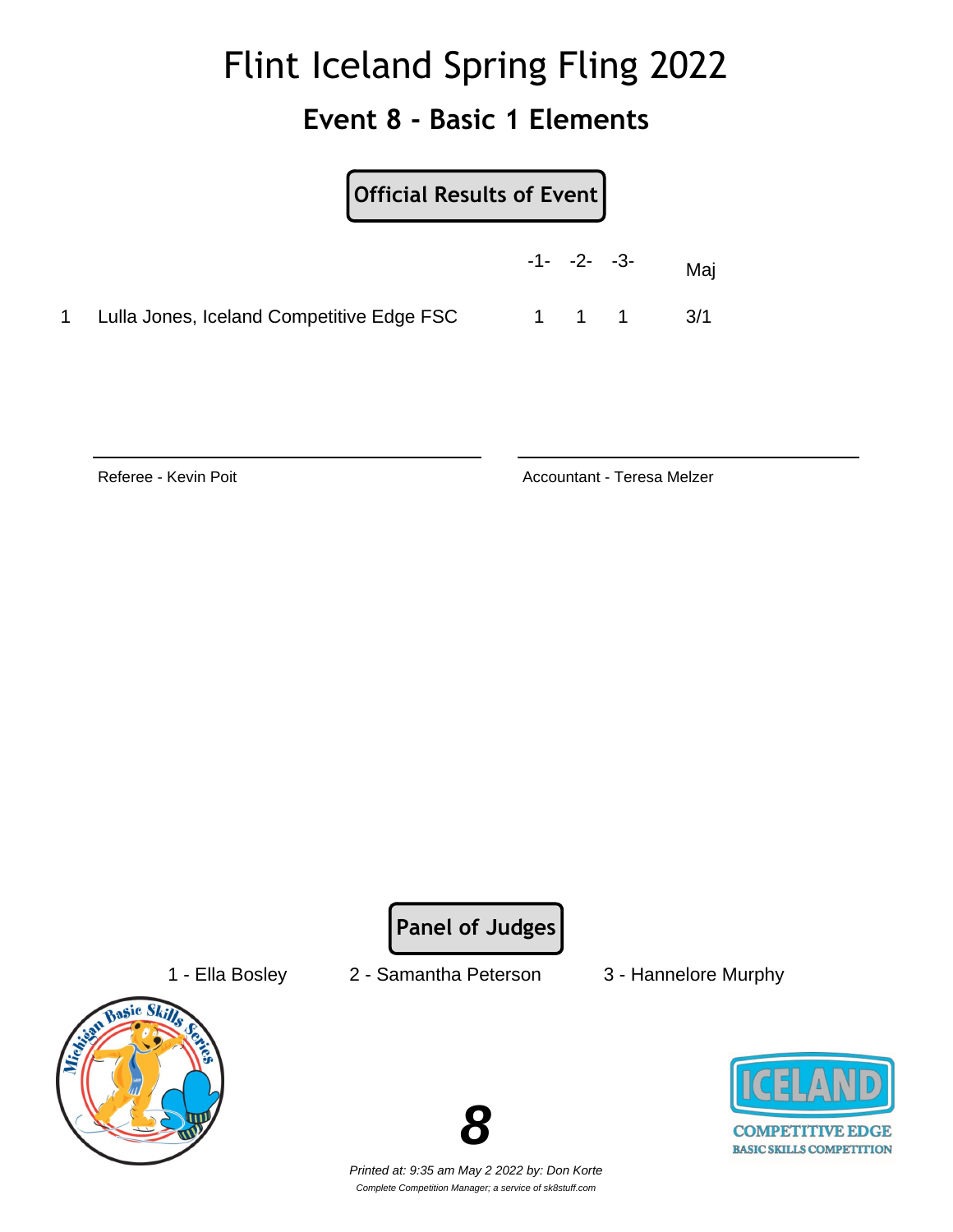### **Event 9 - Badge 3 Special Olympic**

|                                     | $-1 - -2 - -3$ | Maj |
|-------------------------------------|----------------|-----|
| 1 Alana Kadro, FSC of Birmingham Mi | 1 1 1          | 3/1 |

Referee - Kevin Poit **Accountant - Teresa Melzer** Accountant - Teresa Melzer

**Panel of Judges**



- 1 Ella Bosley 2 Samantha Peterson 3 Hannelore Murphy
	-



**COMPETITIVE EDGE BASIC SKILLS COMPETITION**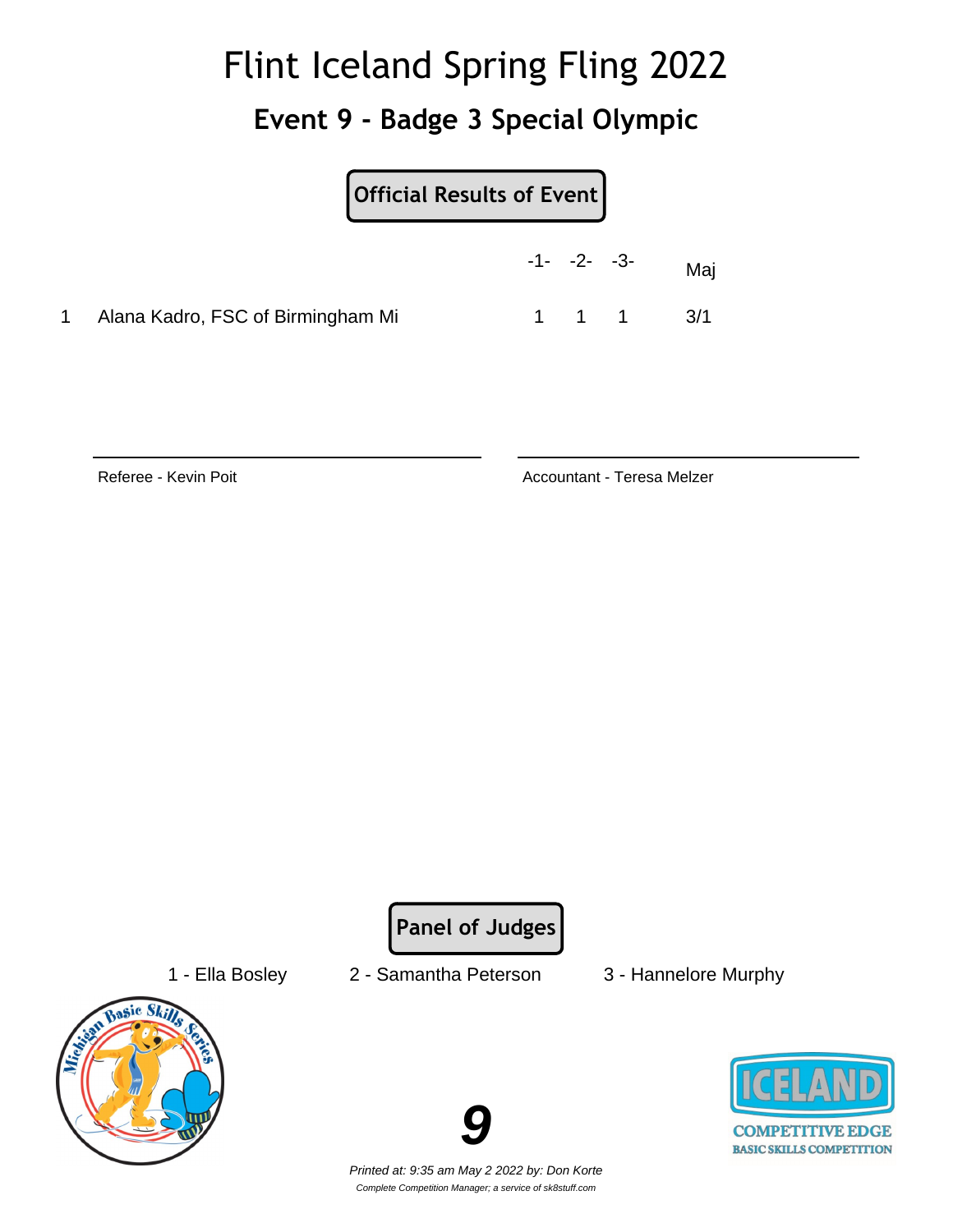## Flint Iceland Spring Fling 2022 **Event 10 - Excel Preliminary Compulsory Moves**

|           |                               | $-1 - -2 - -3$ |       | Maj |
|-----------|-------------------------------|----------------|-------|-----|
| $1 \quad$ | Ella Magneson, Port Huron FSC |                | 1 1 1 | 3/1 |

Referee - Hannelore Murphy **Accountant - Teresa Melzer** Accountant - Teresa Melzer

**Panel of Judges**

1 - Irina Heileg 2 - Cindy Eckert 3 - Hannelore Murphy



**10**

**COMPETITIVE EDGE BASIC SKILLS COMPETITION**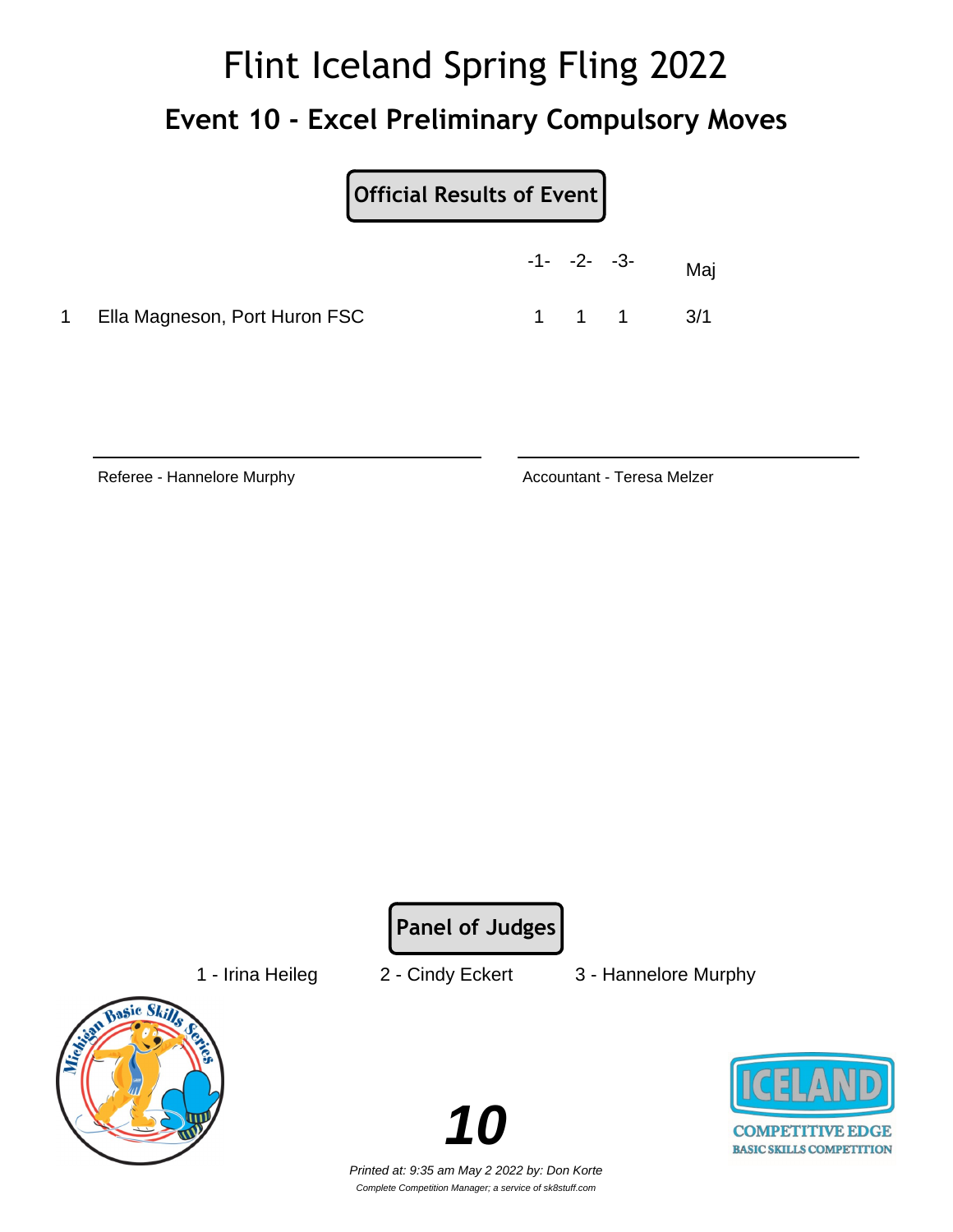## Flint Iceland Spring Fling 2022 **Event 11 - Excel PrePreliminary Compulsory Moves**

|                                  | Official Results of Event |  |                               |     |
|----------------------------------|---------------------------|--|-------------------------------|-----|
|                                  |                           |  | $-1 - -2 - -3$                | Maj |
| Katelyn Magneson, Port Huron FSC |                           |  | $1 \quad 1 \quad 1 \quad 3/1$ |     |
| Sadie Beagle, Port Huron FSC     |                           |  | $2 \t2 \t2 \t3/2$             |     |

Referee - Hannelore Murphy **Accountant - Teresa Melzer** Accountant - Teresa Melzer

**Panel of Judges**

1 - Irina Heileg 2 - Cindy Eckert 3 - Hannelore Murphy



**COMPETITIVE EDGE BASIC SKILLS COMPETITION** 

Printed at: 9:35 am May 2 2022 by: Don Korte Complete Competition Manager; a service of sk8stuff.com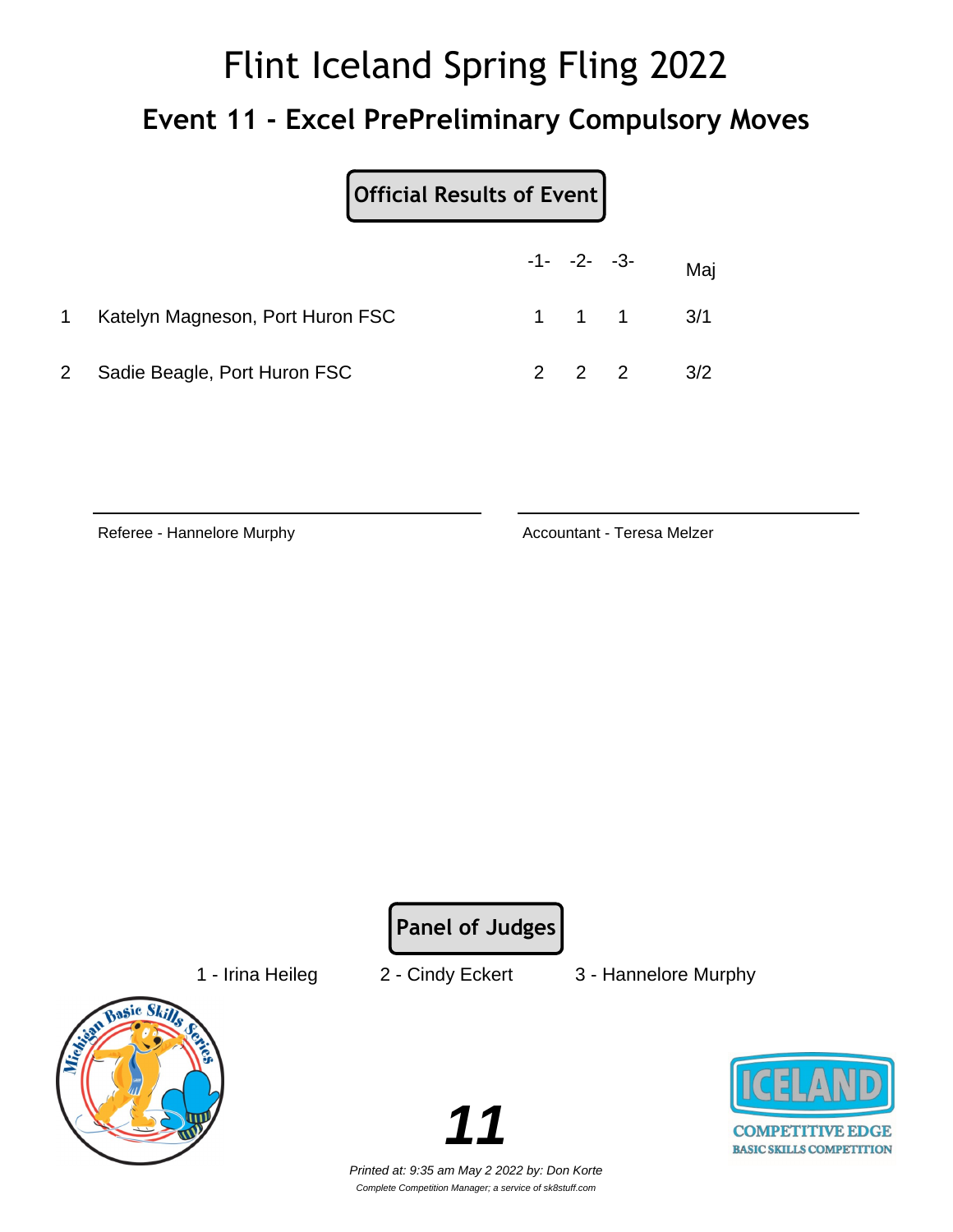# Flint Iceland Spring Fling 2022 **Event 12 - Excel High Beginner Compulsory Moves**

|                                | Official Results of Event |                |  |                               |
|--------------------------------|---------------------------|----------------|--|-------------------------------|
|                                |                           | $-1 - -2 - -3$ |  | Maj                           |
| Evelyn Keys, Bowling Green SC  |                           |                |  | $1 \quad 1 \quad 1 \quad 3/1$ |
| 2 Lily Itauma, Mt Pleasant FSC |                           |                |  | 3/2                           |

Referee - Hannelore Murphy **Accountant - Teresa Melzer** Accountant - Teresa Melzer

**Panel of Judges**

1 - Irina Heileg 2 - Cindy Eckert 3 - Hannelore Murphy



**12**

**COMPETITIVE EDGE BASIC SKILLS COMPETITION**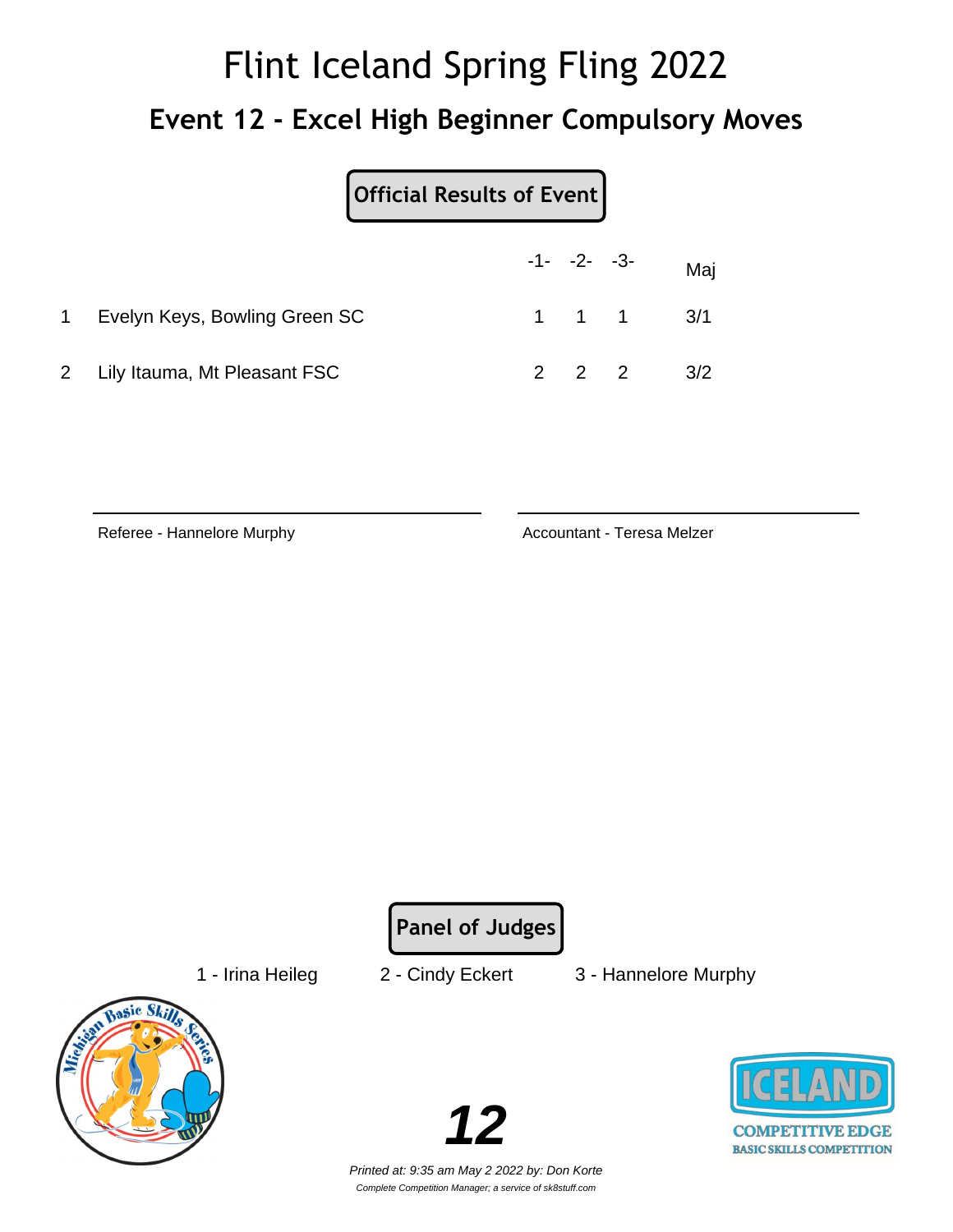# Flint Iceland Spring Fling 2022 **Event 13 - Excel Beginner Compulsory Moves**

|                                  | Official Results of Event |                     |                               |     |
|----------------------------------|---------------------------|---------------------|-------------------------------|-----|
|                                  |                           |                     | $-1 - -2 - -3$                | Maj |
| Emily Fitzgerald, Big Rapids FSC |                           |                     | $1 \quad 1 \quad 1 \quad 3/1$ |     |
| Reese Lacher, Port Huron FSC     |                           | $2 \quad 2 \quad 2$ |                               | 3/2 |

Referee - Hannelore Murphy **Accountant - Teresa Melzer** Accountant - Teresa Melzer

**Panel of Judges**

1 - Samantha Peterson 2 - Cindy Eckert 3 - Hannelore Murphy



**13**

**COMPETITIVE EDGE BASIC SKILLS COMPETITION**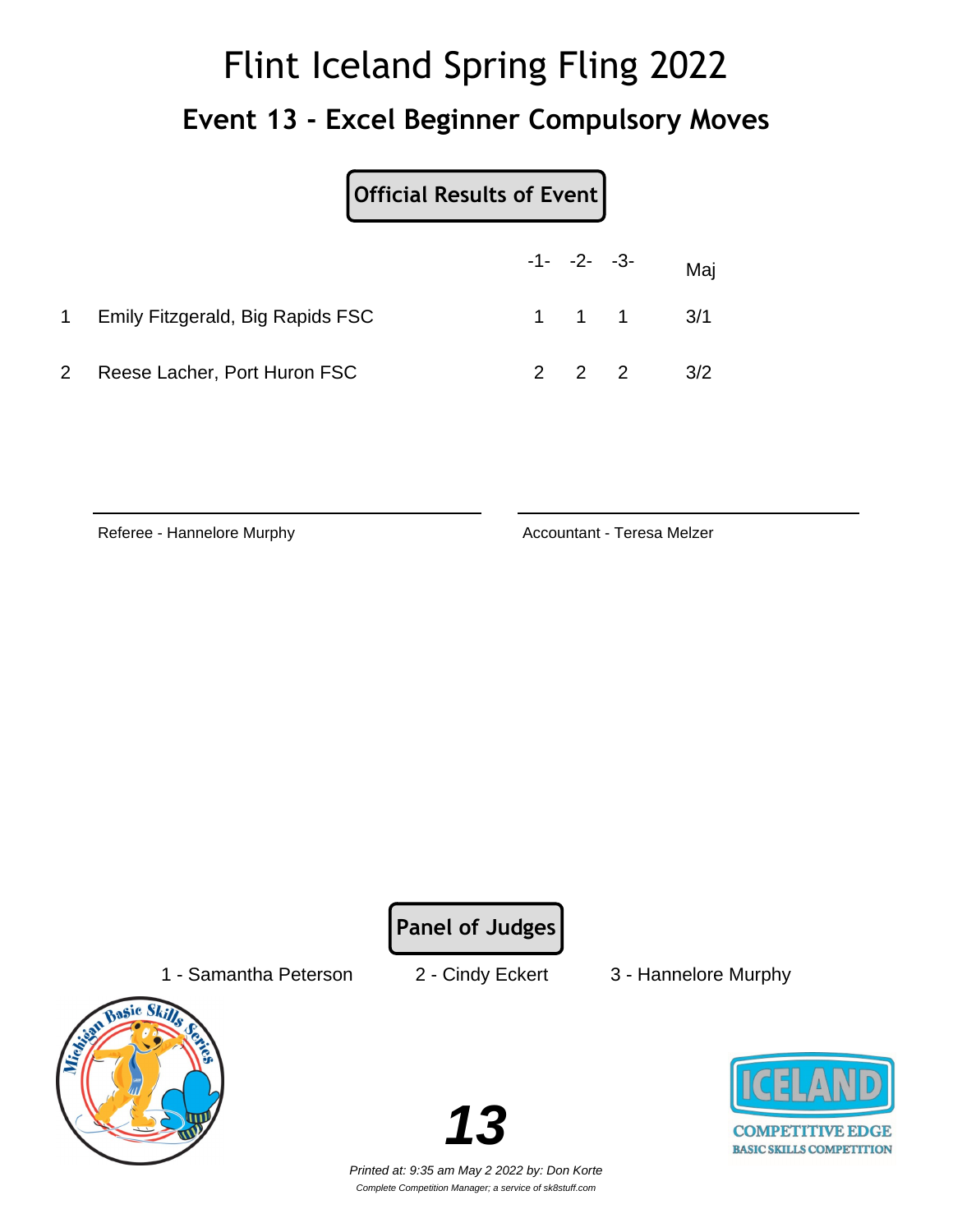# Flint Iceland Spring Fling 2022 **Event 14 - Pre-Free Skate Compulsory Moves**

| <b>Official Results of Event</b> |  |
|----------------------------------|--|
|                                  |  |

|             |                                 | $-1 - -2 - -3$ | Maj                           |
|-------------|---------------------------------|----------------|-------------------------------|
| $\mathbf 1$ | Andrea Fountain, Big Rapids FSC |                | $1 \quad 1 \quad 1 \quad 3/1$ |
|             | 2 Allie Kangas, Big Rapids FSC  |                | 2 2 2 $3/2$                   |

Referee - Hannelore Murphy **Accountant - Teresa Melzer** Accountant - Teresa Melzer

**Panel of Judges**

1 - Samantha Peterson 2 - Cindy Eckert 3 - Hannelore Murphy





**COMPETITIVE EDGE BASIC SKILLS COMPETITION**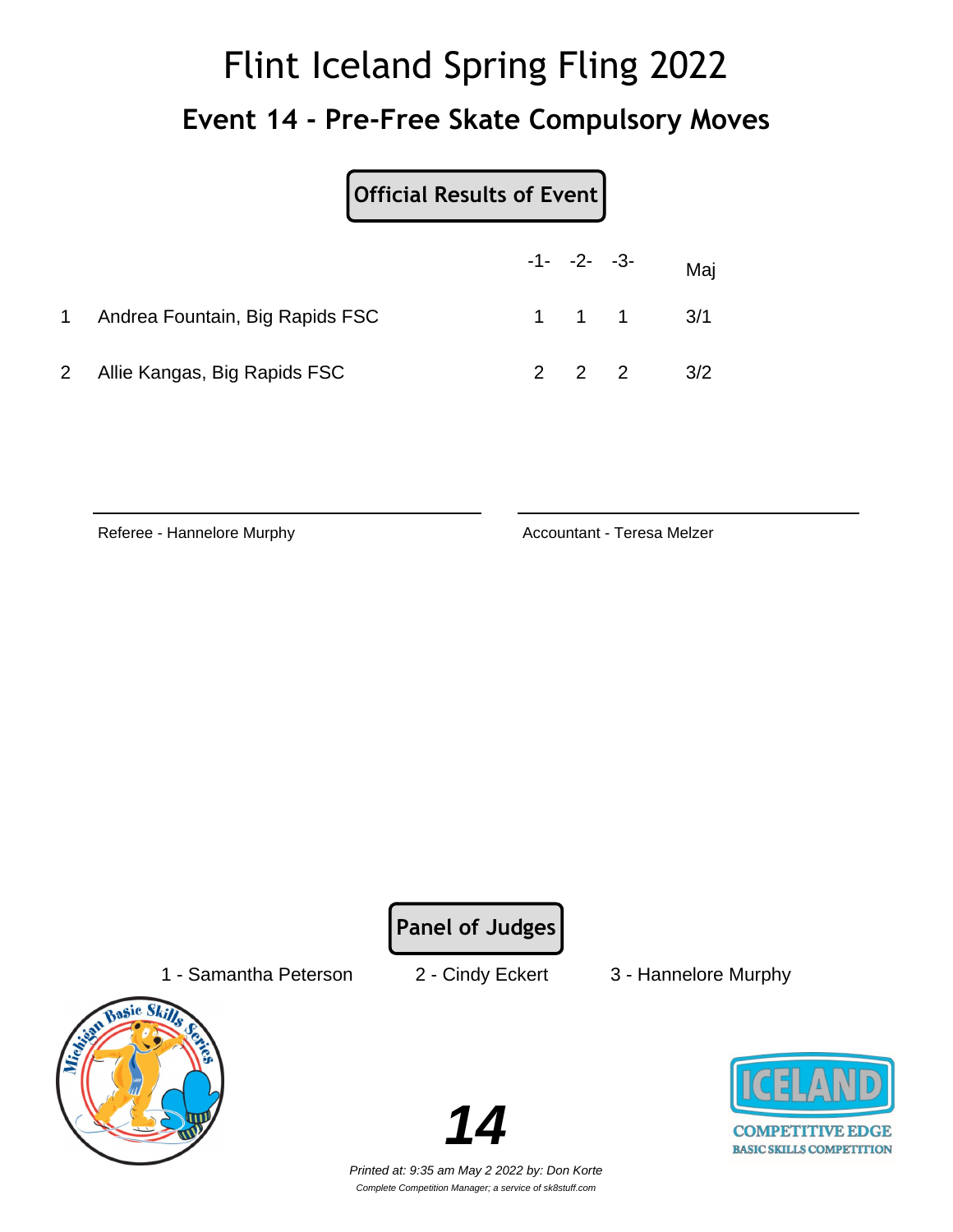#### **Event 15 - Basic 6 Program**

| <b>Official Results of Event</b> |
|----------------------------------|
|----------------------------------|

|                |                                 |   | $-1 - -2 - -3$      | Maj |
|----------------|---------------------------------|---|---------------------|-----|
| $\mathbf{1}$   | Emily Wade, Big Rapids FSC      |   | $1 \quad 1 \quad 1$ | 3/1 |
| $2^{\circ}$    | Adriana Fabela, Mt Pleasant FSC |   | $2 \quad 3 \quad 2$ | 2/2 |
| 3 <sup>1</sup> | Evelyn Kemp, Big Rapids FSC     |   | $4\quad 2\quad 3$   | 2/3 |
| $\overline{4}$ | Carlie Battle, Big Rapids FSC   | 3 | 4 4                 | 3/4 |

Referee - Kevin Poit **Accountant - Teresa Melzer** Accountant - Teresa Melzer

**Panel of Judges**

1 - Ella Bosley 2 - Irina Heileg 3 - Cindy Eckert





**COMPETITIVE EDGE BASIC SKILLS COMPETITION**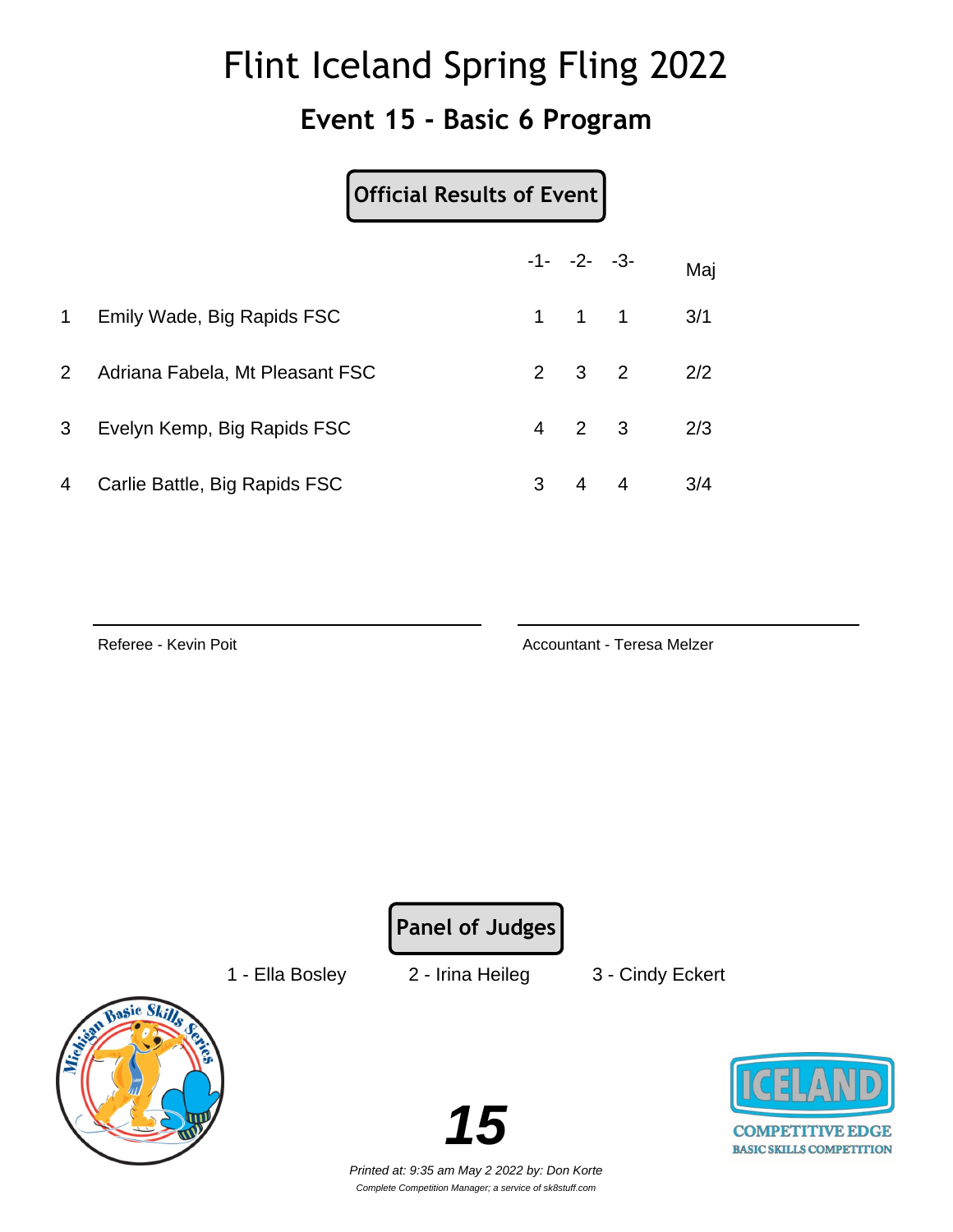#### **Event 16 - Basic 4 Program**

| Official Results of Event              |     |                   |     |
|----------------------------------------|-----|-------------------|-----|
|                                        |     | $-1 - -2 - -3$    | Maj |
| Paityn Gruesbeck, Sk8 Bay FSC          |     | $2 \t1 \t1 \t2/1$ |     |
| Mukund Sadasivan, FSC of Birmingham Mi | 2 2 |                   | 3/2 |

Referee - Kevin Poit **Accountant - Teresa Melzer** Accountant - Teresa Melzer

**Panel of Judges**

1 - Ella Bosley 2 - Irina Heileg 3 - Cindy Eckert



**16**

**COMPETITIVE EDGE BASIC SKILLS COMPETITION**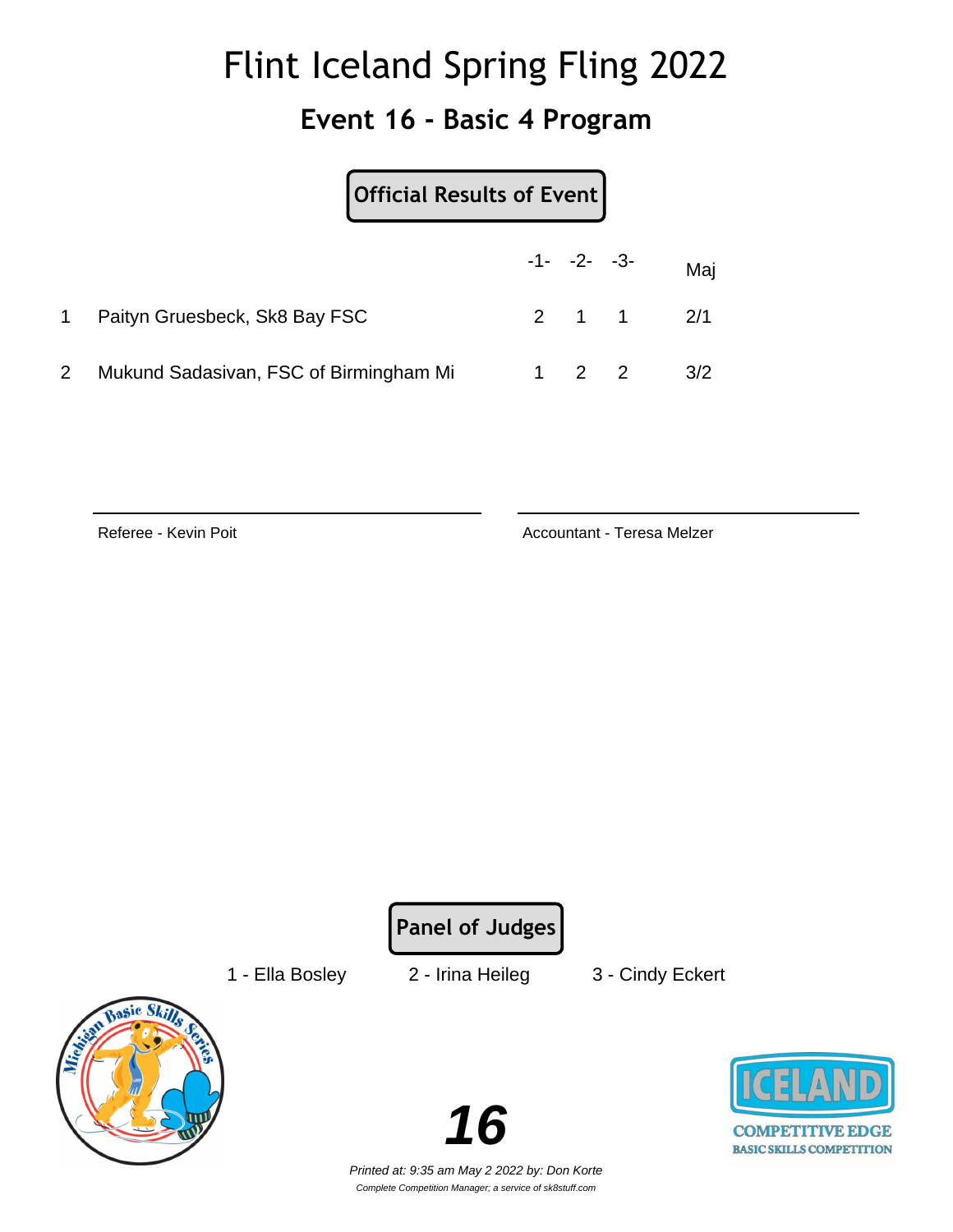#### **Event 17 - Basic 5 Program**

|                                     | Official Results of Event |  |                     |     |
|-------------------------------------|---------------------------|--|---------------------|-----|
|                                     | $-1 - -2 - -3$            |  |                     | Mai |
| Isabella Lobsinger, Mt Pleasant FSC |                           |  | $1 \quad 1 \quad 1$ | 3/1 |

Referee - Kevin Poit **Accountant - Teresa Melzer** Accountant - Teresa Melzer

**Panel of Judges**

1 - Ella Bosley 2 - Irina Heileg 3 - Cindy Eckert





**COMPETITIVE EDGE BASIC SKILLS COMPETITION**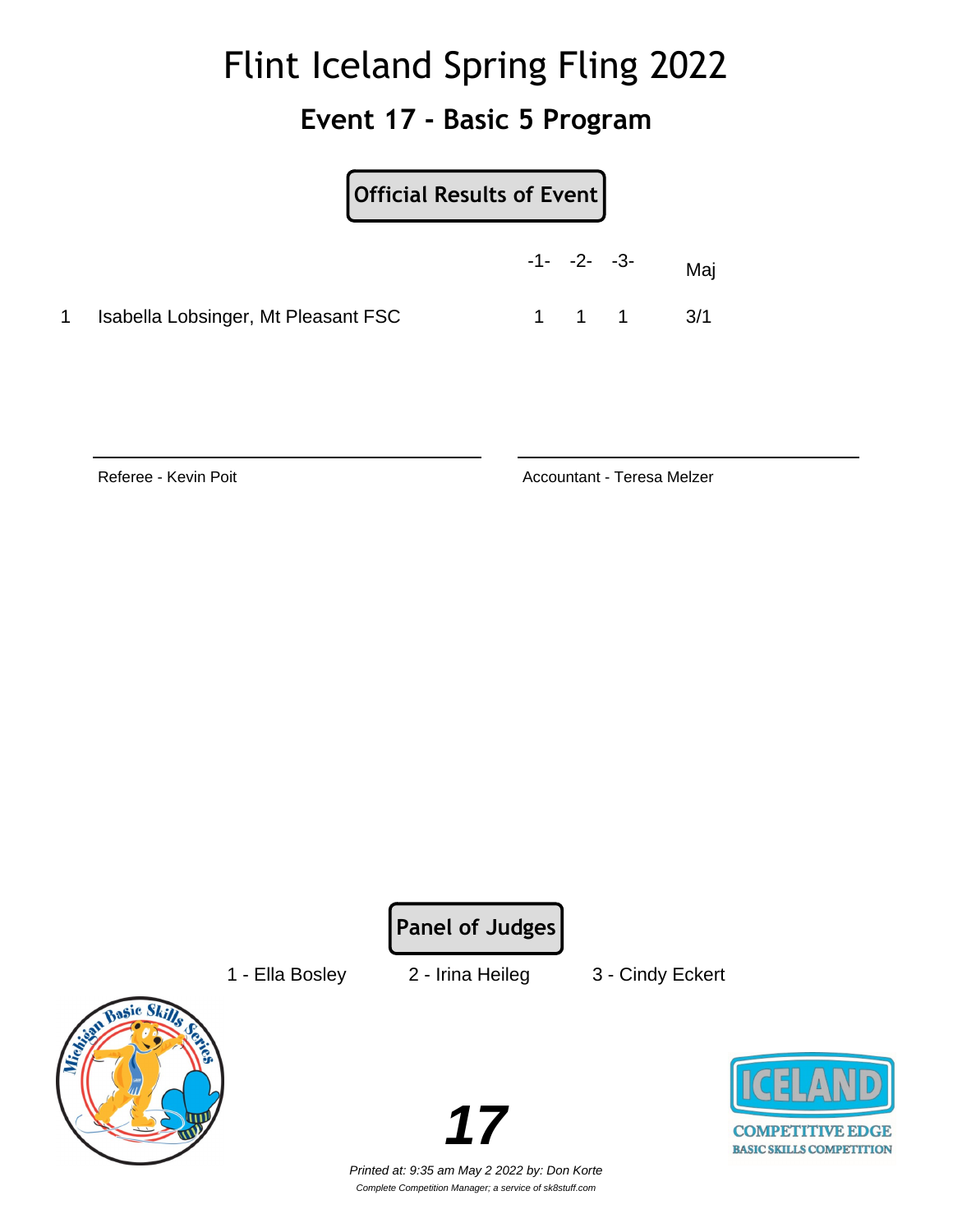#### **Event 18 - Basic 3 Program**

|                |                                     | Official Results of Event |   |                     |   |     |
|----------------|-------------------------------------|---------------------------|---|---------------------|---|-----|
|                |                                     |                           |   | $-1 - -2 - -3$      |   | Maj |
| 1              | Kendall Kadro, FSC of Birmingham Mi |                           |   | $1 \quad 1 \quad 1$ |   | 3/1 |
| $\overline{2}$ | Merida Keys, Bowling Green SC       |                           |   | $2 \quad 2 \quad 3$ |   | 2/2 |
| 3              | Adeline Kemp, Big Rapids FSC        |                           | 3 | 3                   | 2 | 3/3 |

Referee - Kevin Poit **Accountant - Teresa Melzer** Accountant - Teresa Melzer

**Panel of Judges**

- 
- 1 Ella Bosley 2 Samantha Peterson 3 Irina Heileg
	-





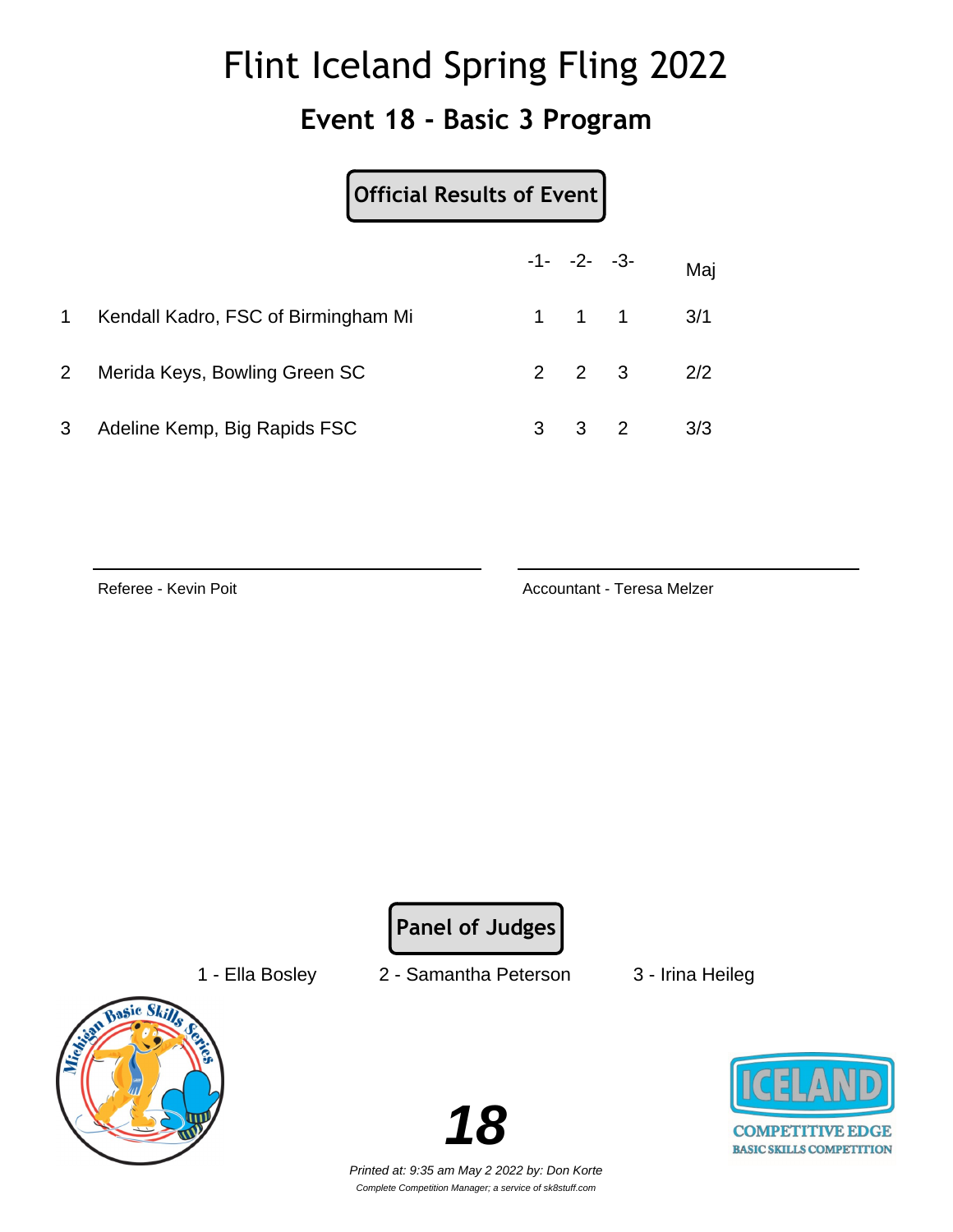#### **Event 19 - Basic 2 Program**

|              |                                   | Official Results of Event |                |                   |
|--------------|-----------------------------------|---------------------------|----------------|-------------------|
|              |                                   |                           | $-1 - -2 - -3$ | Maj               |
| $\mathbf 1$  | Olivia Goldfarb, Port Huron FSC   |                           |                | $1 \t2 \t1 \t2/1$ |
| $\mathbf{2}$ | Eloise Lynch, St Clair Shores FSC |                           | 2 1 2          | 3/2               |

Referee - Kevin Poit **Accountant - Teresa Melzer** Accountant - Teresa Melzer

**Panel of Judges**

- 
- 1 Ella Bosley 2 Samantha Peterson 3 Irina Heileg
	-







Printed at: 9:35 am May 2 2022 by: Don Korte Complete Competition Manager; a service of sk8stuff.com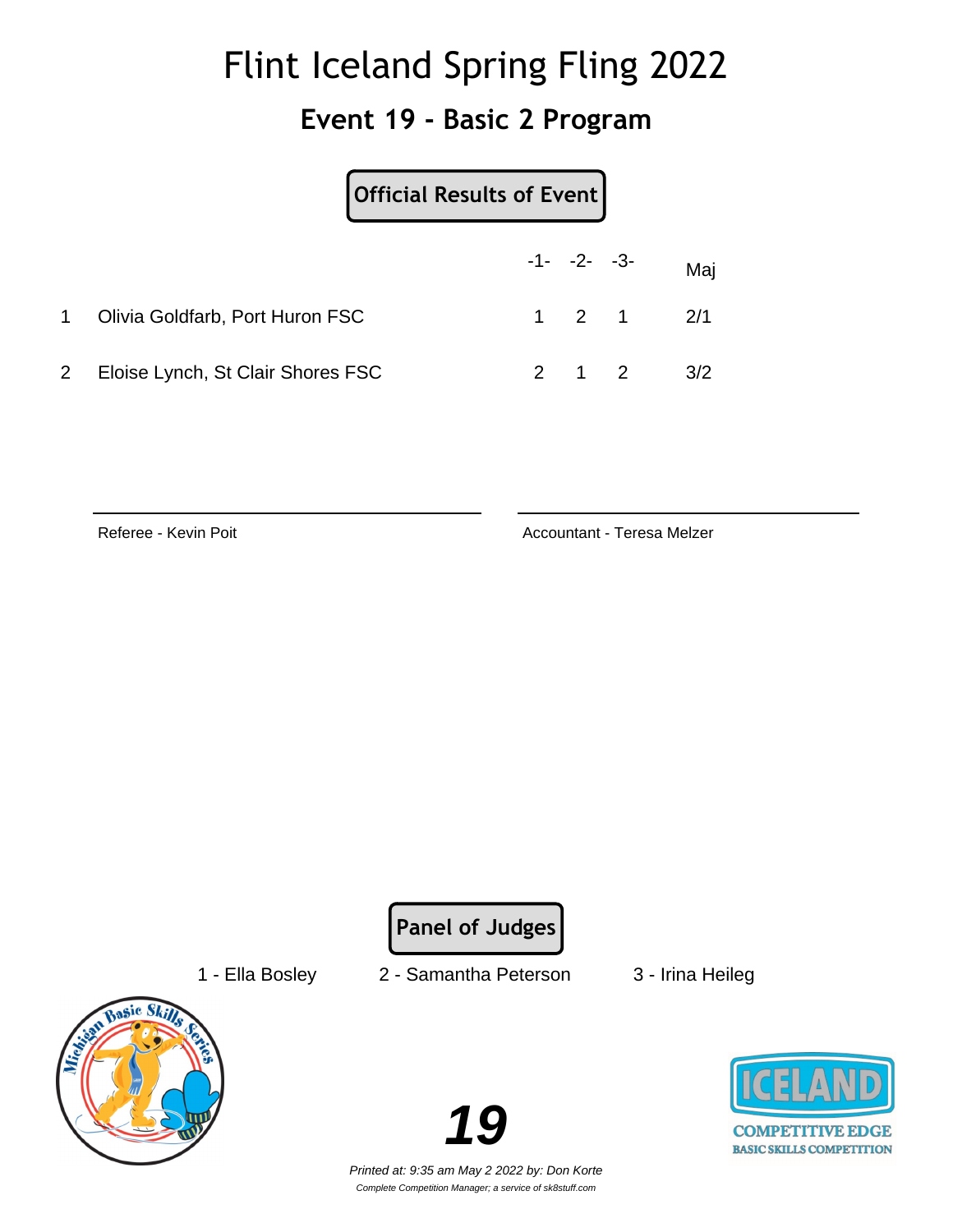#### **Event 20 - Snowplow Sam Program**

|                                  | Official Results of Event |                   |                               |
|----------------------------------|---------------------------|-------------------|-------------------------------|
|                                  |                           |                   | $-1 - -2 - -3 -$ Maj          |
| 1 Lillian Zapczynski, Detroit SC |                           |                   | $1 \quad 1 \quad 1 \quad 3/1$ |
| Rosemary Itauma, Mt Pleasant FSC |                           | $2\quad 2\quad 2$ | 3/2                           |

Referee - Kevin Poit **Accountant - Teresa Melzer** Accountant - Teresa Melzer

**Panel of Judges**

1 - Ella Bosley 2 - Samantha Peterson 3 - Irina Heileg





**COMPETITIVE EDGE BASIC SKILLS COMPETITION**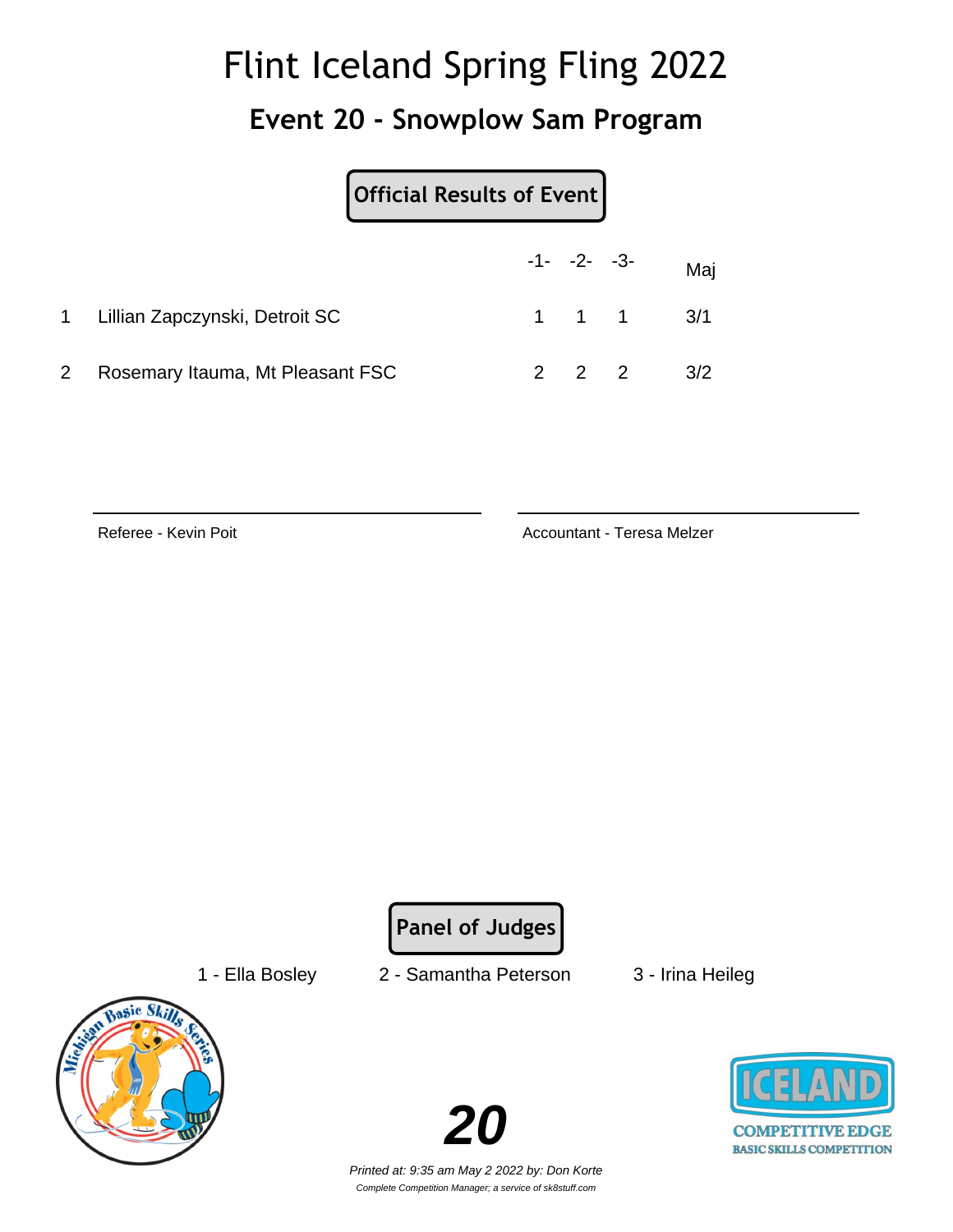#### **Event 21 - Excel Beginner FS**

|                |                                  | Official Results of Event |                     |                         |     |
|----------------|----------------------------------|---------------------------|---------------------|-------------------------|-----|
|                |                                  |                           | $-1 - -2 - -3$      |                         | Maj |
| 1              | Emily Fitzgerald, Big Rapids FSC |                           | $1 \quad 1 \quad 1$ |                         | 3/1 |
| $\overline{2}$ | Reese Lacher, Port Huron FSC     |                           | $2 \quad 2 \quad 2$ |                         | 3/2 |
| 3              | Brenna Hughes, Troy SC           | 3                         | 3                   | $\overline{\mathbf{3}}$ | 3/3 |

Referee - Hannelore Murphy **Accountant - Teresa Melzer** Accountant - Teresa Melzer

**Panel of Judges**



- 1 Ella Bosley 2 Samantha Peterson 3 Hannelore Murphy
	-



**COMPETITIVE EDGE BASIC SKILLS COMPETITION**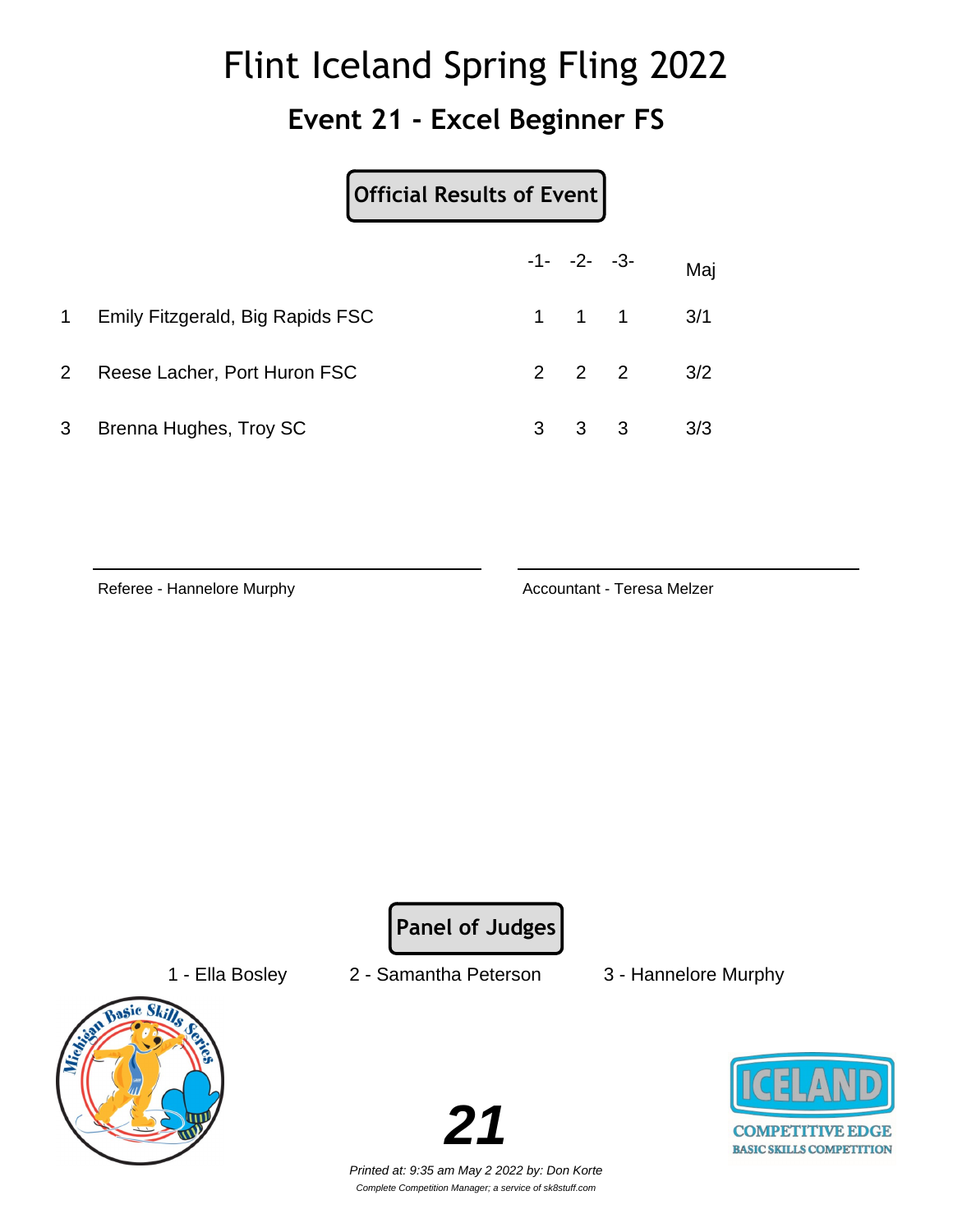#### **Event 22 - Excel High Beginner FS**

|                                | Official Results of Event |  |  |                          |
|--------------------------------|---------------------------|--|--|--------------------------|
|                                |                           |  |  | $-1$ - $-2$ - $-3$ - Maj |
| 1 Lily Itauma, Mt Pleasant FSC |                           |  |  | $2 \t1 \t1 \t2/1$        |
| Evelyn Keys, Bowling Green SC  |                           |  |  | $2 \t 2 \t 3/2$          |

Referee - Hannelore Murphy **Accountant - Teresa Melzer** Accountant - Teresa Melzer

**Panel of Judges**



- 1 Ella Bosley 2 Samantha Peterson 3 Hannelore Murphy
	-



**COMPETITIVE EDGE BASIC SKILLS COMPETITION**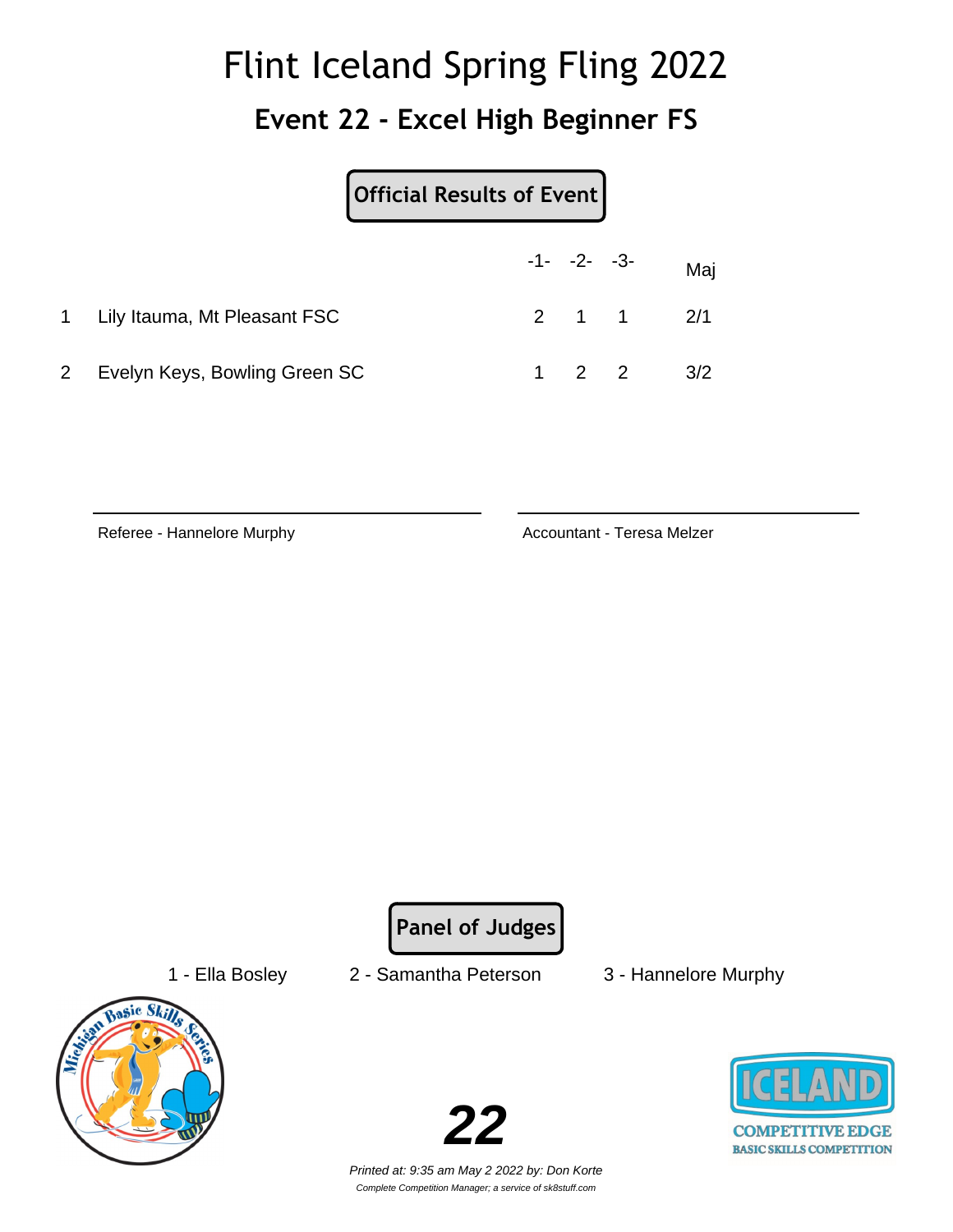#### **Event 23 - Excel PrePreliminary FS**

#### **Official Results of Event**

|                |                                  |   | $-1 - -2 - -3 -$ |                               | Maj |
|----------------|----------------------------------|---|------------------|-------------------------------|-----|
| $\mathbf{1}$   | Katelyn Magneson, Port Huron FSC |   |                  | $1 \quad 1 \quad 1 \quad 3/1$ |     |
| 2 <sup>1</sup> | Ava Eastman, Port Huron FSC      |   |                  | $2 \t2 \t2 \t3/2$             |     |
| 3              | Sadie Beagle, Port Huron FSC     | 3 | 3 3              |                               | 3/3 |

Referee - Hannelore Murphy **Accountant - Teresa Melzer** Accountant - Teresa Melzer

**Panel of Judges**

1 - Samantha Peterson 2 - Cindy Eckert 3 - Hannelore Murphy



**23**

**COMPETITIVE EDGE BASIC SKILLS COMPETITION**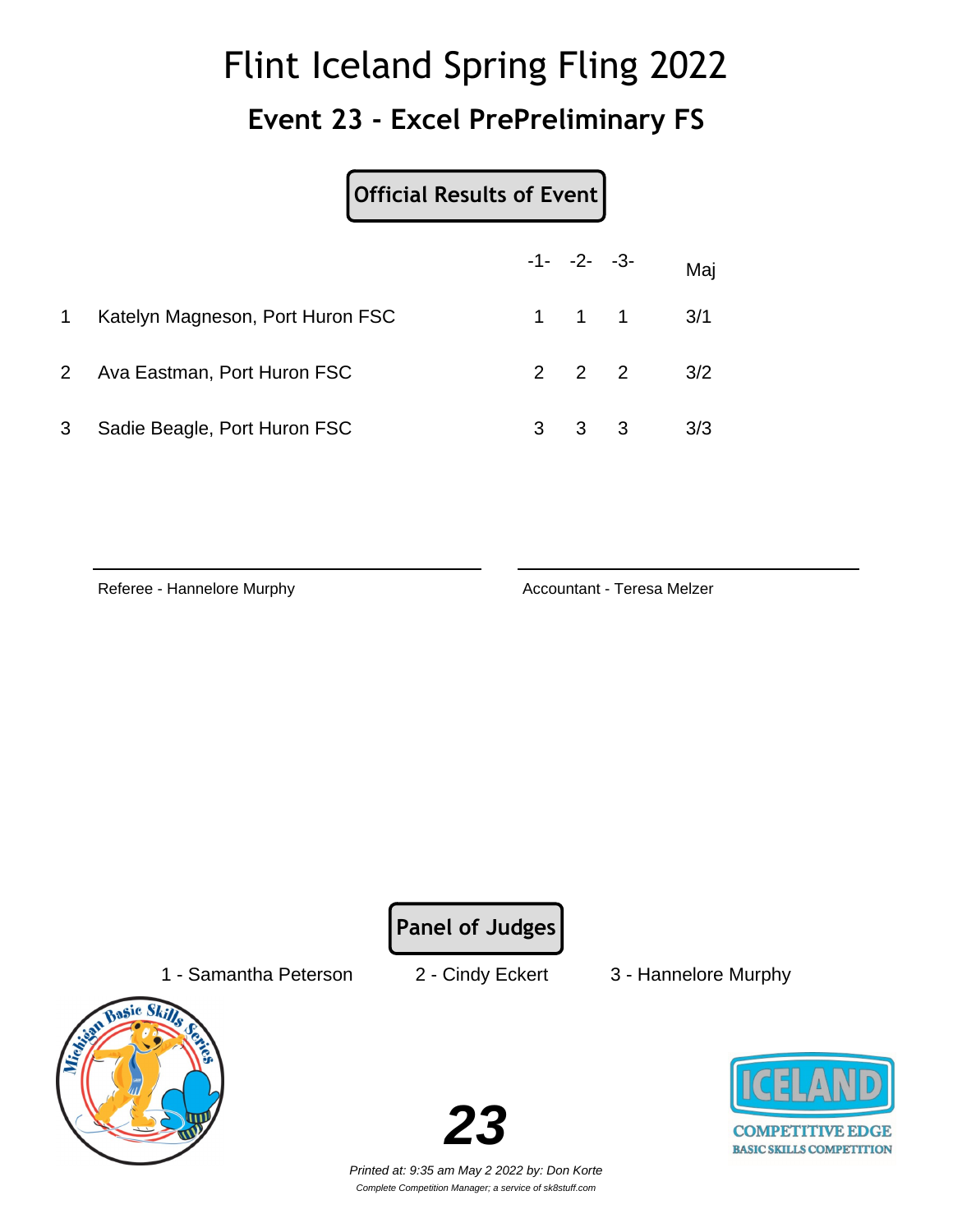#### **Event 24 - Excel Preliminary FS**

| Official Results of Event       |  |                |  |                               |
|---------------------------------|--|----------------|--|-------------------------------|
|                                 |  | $-1 - -2 - -3$ |  | Maj                           |
| Ella Magneson, Port Huron FSC   |  |                |  | $1 \quad 1 \quad 1 \quad 3/1$ |
| 2 Andi Veltkamp, Big Rapids FSC |  | $2 \quad 2$    |  | 3/2                           |

Referee - Hannelore Murphy **Accountant - Teresa Melzer** Accountant - Teresa Melzer

**Panel of Judges**

1 - Samantha Peterson 2 - Cindy Eckert 3 - Hannelore Murphy